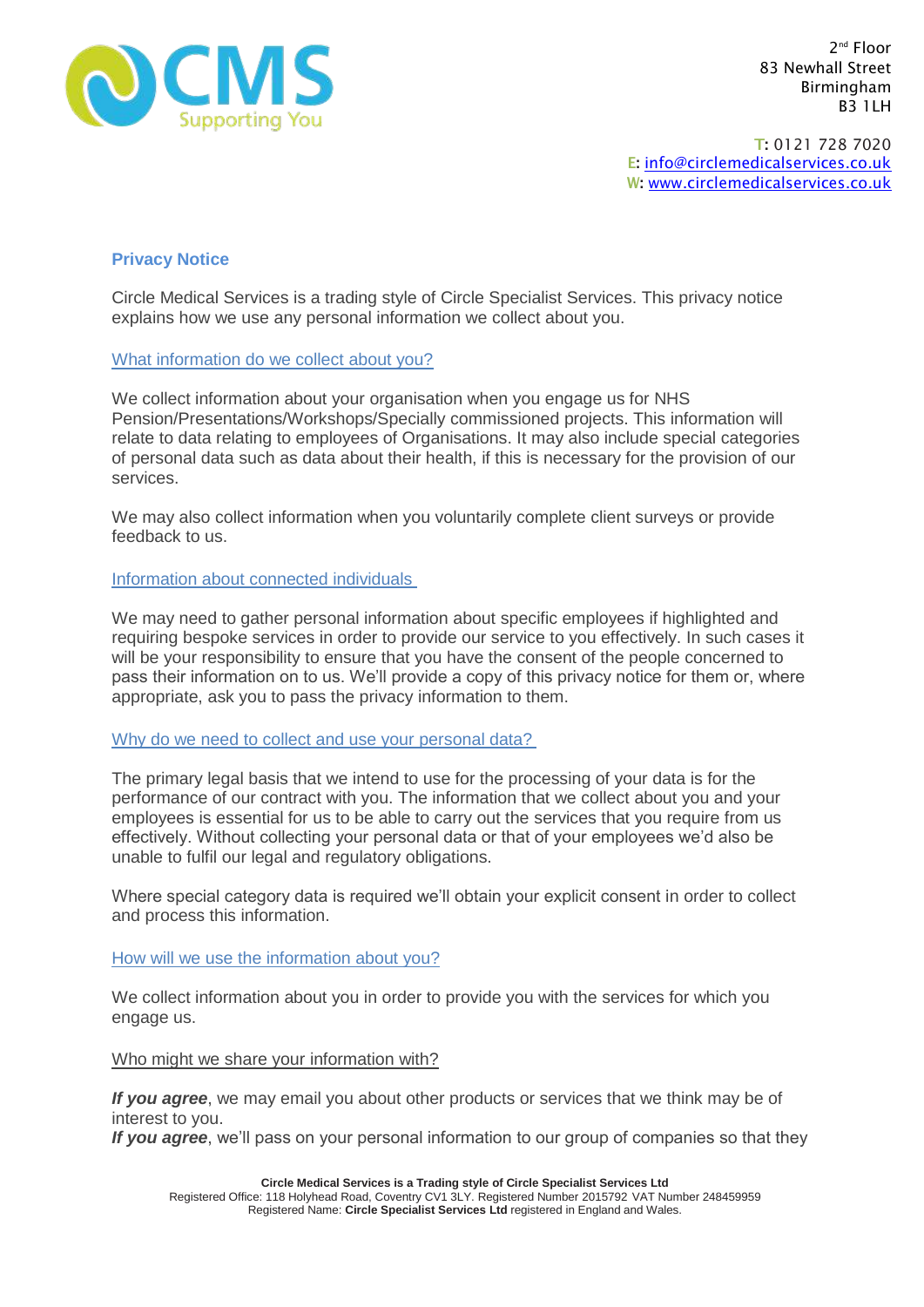

2<sup>nd</sup> Floor 83 Newhall Street Birmingham B3 1LH

T: 0121 728 7020 E: [info@circlemedicalservices.co.uk](mailto:info@circlemedicalservices.co.uk) W: [www.circlemedicalservices.co.uk](http://www.circlemedicalservices.co.uk/)

may offer you their products and services.

We won't share your information for marketing purposes with companies outside our group of companies/other companies.

In order to deliver our services to you effectively we may send your details to third parties such as those that we engage for professional IT or accounting services.

Where third parties are involved in processing your data we'll have a contract in place with them to ensure that the nature and purpose of the processing is clear, that they are subject to a duty of confidence in processing your data and that they'll only act in accordance with our written instructions.

Where it's necessary for your personal data to be forwarded to a third party we'll use appropriate security measures to protect your personal data in transit. For example, we will enhance the security of the data during transfer such as password protection and/or encryption of data etc.

To fulfil our obligations in respect of prevention of money-laundering and other financial crime we may send your details to third party agencies for identity verification purposes.

## How long do we keep hold of your information?

During the course of our relationship with you we'll retain personal data which is necessary to provide services to you. We'll take all reasonable steps to keep your personal data up to date throughout our relationship.

We're also subject to regulatory requirements to retain your data for specified minimum periods. we'll not keep your personal data for longer than 6 years after our relationship with you has ended unless it falls under the class of pension transfer business and opt-out business.

We reserve the right to retain data for longer where we believe it's in our legitimate interests to do so.

You have the right to request deletion of your personal data. We'll comply with this request, subject to the restrictions of our regulatory obligations and legitimate interests as noted above.

## How can I access the information you hold about me?

You have the right to request a copy of the information that we hold about you. If you'd like a copy of some or all of your personal information please email or write to us using the contact details noted below.